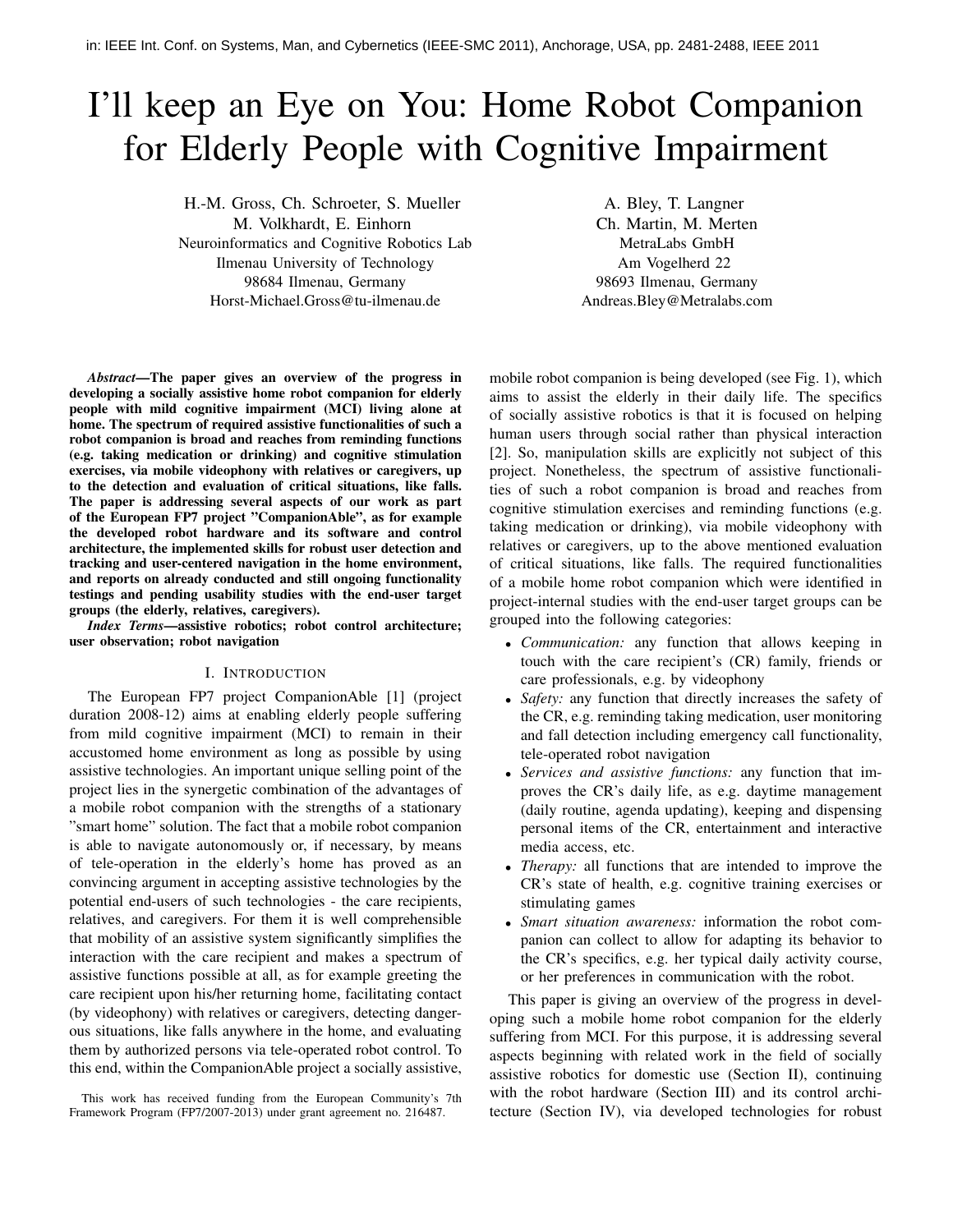

Fig. 1. 89 years old lady in interaction with the mobile home robot companion developed in the CompanionAble project [1].

user detection and tracking and user-centered navigation in home environments (Section V), up to the results of already conducted and ongoing functionality testings and upcoming usability evaluations of the companion robot (Section VI).

# II. RELATED WORK

In recent years, socially assistive robotics for domestic use has been a rapidly increasing field of research and development [2]. Therefore, this section can only give a fragmentary overview of the state-of-the-art in this field with a focus on socially assistive home robot companions. Developments on mobile robots with manipulation skills, as for example the well-known MOVAID, Hermes, ARMAR, or the probably most advanced wheel-based robotic home assistant Care-O-Bot, are not covered here. A very good overview of this branch of assistive robotics is given in [3].

The CMU Pittsburgh NurseBot project [4] (1998-2005) was one of the first research endeavors that dealt with robotic assistance for the elderly. The robotic platform was used to test several ideas for such a companion, including, but not limited to, intelligent reminding functions, tele-presence applications, surveillance, simple social interaction and help for physically impaired people. The robot learned patterns of typical movements from the people it cares for by observing them, tracking them, and inferring certain behaviors.

The European FP6 project COGNIRON [5] (2004-2007) was also focussed on researching enabling technologies for a socially assistive robot whose ultimate task was to serve humans (not primarily elderly or cognitively impaired persons) as a companion in their daily life. To this end, the focus was on studying the perceptual, representational, reasoning and learning capabilities of embodied robots in human-centered environments. The project also aimed to develop methods and technologies for the construction of cognitive robots able to evolve and grow their capabilities in close interaction with humans in an open-ended fashion.

The European FP6 project Robots@Home [6] (2007-2010) aimed to create an open mobile platform that should pave the way for introducing robots in homes. This involved not only the development of the hardware, but also the creation of an embedded perception system for learning rooms and maps which should facilitate safe and robust navigation in homes. Several application domains were identified in scenarios which defined the task space of the mobile robot, e.g. security tasks (checking rooms), or delivering food.

LIREC (Living with Robots and Interactive Companions) [7] is a European FP7 project (2008-2012) that addresses a number of key scientific and technical areas required for long-term companion relationships with a focus on perception, memory, emotions, communication, and learning. This also includes an empirical evaluation in real social settings to validate the theory developed. Both physical and virtual companions are in the focus of this project.

Most of the approaches introduced here are either researchoriented systems or proof-of-concept demonstrators not yet ready for autonomous operation in real home environments. Typically they show limited functionality regarding a completely autonomous navigation behavior and require instructed or even technically equipped users and the presence of roboticists during their operation to guarantee the safety of the users and to handle unexpected situations. Having true autonomy in mind, none of the aforementioned systems can already be considered as really autonomous home robot companion suitable for everyday use. Moreover, most of them haven't been involved in assistive tasks over longer periods of time, or were subject of long-term field trials in real homes or care centers. Both aspects are, however, essential prerequisites for a lasting acceptance of robot companions by the end-user target groups - the elderly as the care recipients, their relatives, and the caregivers.

Taking this into consideration, from the beginning the work in CompanionAble has been focused on i) only the doable and useful robot functionalities selected from a larger "wish-list" specified by the different end-user target groups, ii) on the marketability of the robot companion to be developed with the consequence of finding a low-cost solution for the robot hardware with a friendly appearance and an adequate size and weight, iii) on developing a robot software that fulfills the main requirements to a modern robot control architecture (modularity, extensibility, efficiency, customizability, reusability) allowing for a rapid application development, and iv) the necessary navigation and interaction autonomy of the robot that is required for such "simple" tasks, like an autonomous re-charging or a user-search.

# III. THE ROBOT COMPANION

To ensure a high acceptance of the robot companion by its potential end-users, their specific requirements regarding the functionality, usability, and appearance of the robot have been taken into account from the beginning of the design process [8].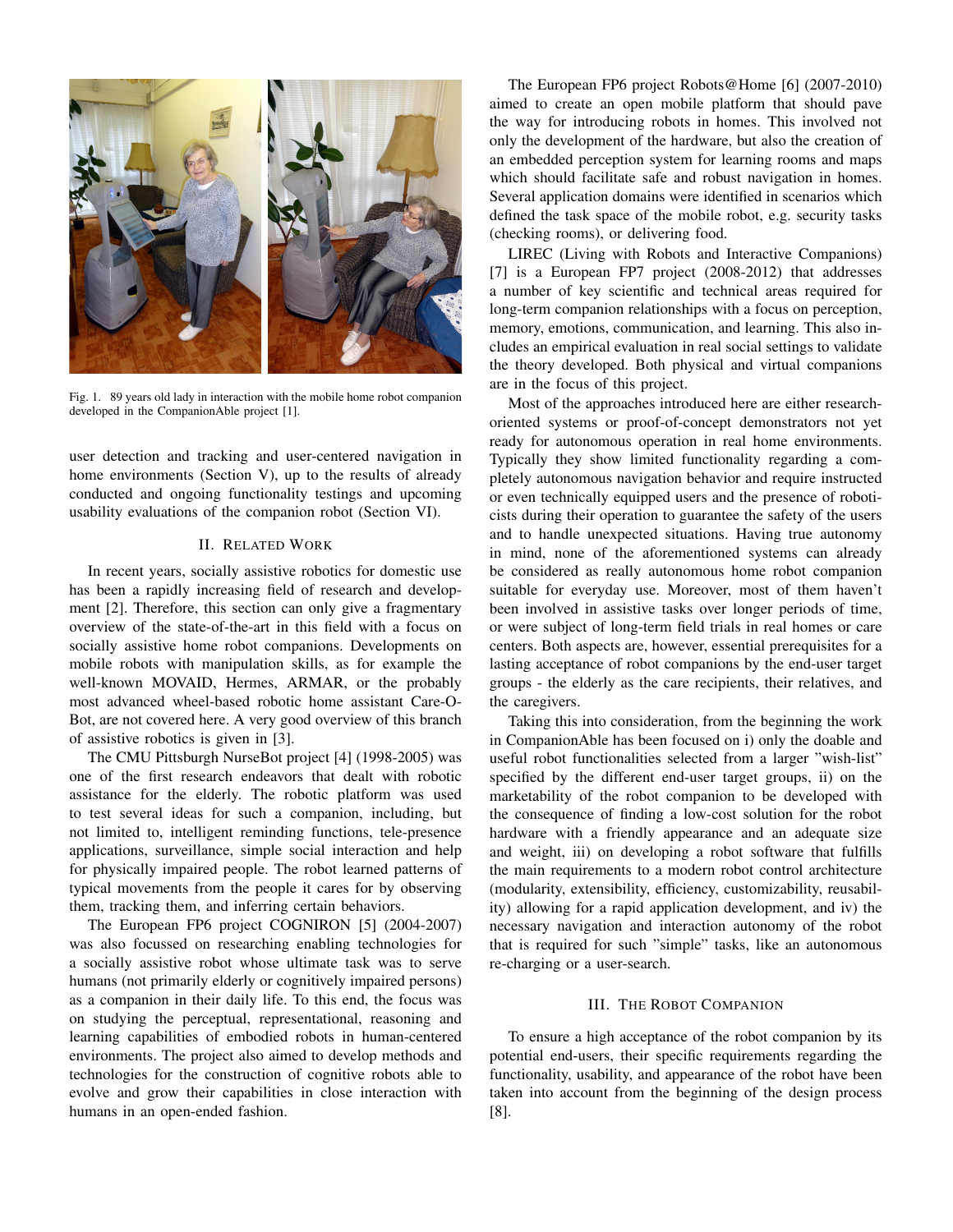With a height of 120 cm, the robot companion is comparable to the size of an 8 years old child. Its size is optimized for a friendly appearance and an ergonomic operability by a standing or sitting user (Fig. 1). The drive system of the robot consists of a differential drive and a castor on the rear. This gives it a good maneuverability and stability in spite of its height and weight of about 50 kg. For navigation, user monitoring, HRI and safety, the robot is equipped with various interaction devices and sensor systems (Fig. 2) subsequently described.

*Tiltable touch-Screen:* The touch-screen is the central unit for graphical communication with the robot. We decided to use a vertically mounted 15,4 inch wide screen display, transferring commands from the user via the touch screen to the embedded PC, and to provide video based information concerning the user. To ensure the best usability, the display unit can be tilted up and down in order to allow for an optimal interaction with a standing and sitting user.

*Robot face:* As additional interaction channel and imitating a simple technical face, the robot has two OLED displays as eyes, which can be used for expressing robotic emotions, following a moving user with the eyes, or executing other facial gestures that could be helpful for HRI.

*Personal Storage Box:* As suggested and requested by all end user target groups, the robot companion is equipped with a storage box, where the elderly person can place personal items, which s/he tends to mislay more or less often, like glasses, wallet, keys, mobile phone, etc. The box is located below the display. As an important feature, the storage box is equipped with RFID technology. This way, the robot is able to detect and automatically register any changes of items equipped with RFID tags in the box. Meanwhile, specialized RFID tags are available in sizes as small as 2 mm by 2 mm. Hence, nearly all items with a tendency to be misplaced can be fitted unobtrusively with these tags. Using this knowledge, the robot is able to remind the user to move something in or out of this box, if needed.

*Cameras:* For HRI and navigation, the robot is equipped with three color cameras. One high resolution camera, an eco274CVGE produced by SVS-VISTEK, with a 180° fish-eye lens is mounted in the robot head. It is connected via Gigabit Ethernet to the embedded PC and is used for people tracking and obstacle detection. The camera has an image resolution of  $1600 \times 1200$  pixels and is able to record up to 25 pictures per second. The second camera, a low-cost USB camera with a maximum resolution of 1.3 megapixels, is placed within the tiltable display unit immediately above the touch screen. This way, the camera can continuously face the user during interaction with the robot which is a prerequisite for such functionalities like videophony or facial expression analysis during training exercises. A similar USB camera module is integrated in the rear and used for the autonomous docking to the charging station (see below).

*Microphones:* The robot is equipped with a microphone array using the coincidence microphone technology (CMT) developed by project partner AKG in Austria (www.akg.com). The CMT array is utilized for localizing a talking person and



Fig. 2. Robot companion developed in the CompanionAble project [1] with its main equipment for environment perception, navigation, and HRI.

sound signal enhancement based on beam forming which is important for videophony and speech-based people tracking. For an optimal acoustic performance, the CMT microphone array is placed at the top of the robot.

*Laser range finder:* For obstacle detection, map building, localization, and person tracking, the robot is equipped with a SICK S300 2D-laser range finder with a scanning range of 270°. The laser is placed in the main driving direction of the robot just above the wheel case to reach a scanning range of at least  $180^{\circ}$  (see Fig. 2). The selected model conforms to the security class SIL 2 that could - in combination with an adequate safety concept of the robot - help to fulfil the requirements of the German TUV (Technical Inspection Agency) or other certification institutions.

*Collision sensors:* The collision sensor of a robot system is needed to detect the collision of the robot with obstacles that are invisible for other sensor systems or moving faster than the reaction time of the robot system. These could include, for example, very low objects, like a book on the floor, or fast objects, like a person walking straight in the way of the robot. We use a closed rubber-based security collision sensor that is mounted around the base plate.

*On-board PC:* The robot is controlled by an embedded PC with an Intel i7-620M quad core processor and a multitude of small hardware units which control and monitor several functions of the robot.

*Battery and charging technology:* The battery technology of the robot is based on Lithium-Polymer accumulator cells. The chosen battery capacity of 40 Ah is a compromise allowing for a working time of about ten hours but only requiring a charging time of less than four hours. For completely autonomous re-charging of the battery, a new docking concept had to be developed. One of the main challenges was to find a technological solution that allowed for a direct connection of the robot to the line voltage of the home, because it should be possible to connect and disconnect the charging connector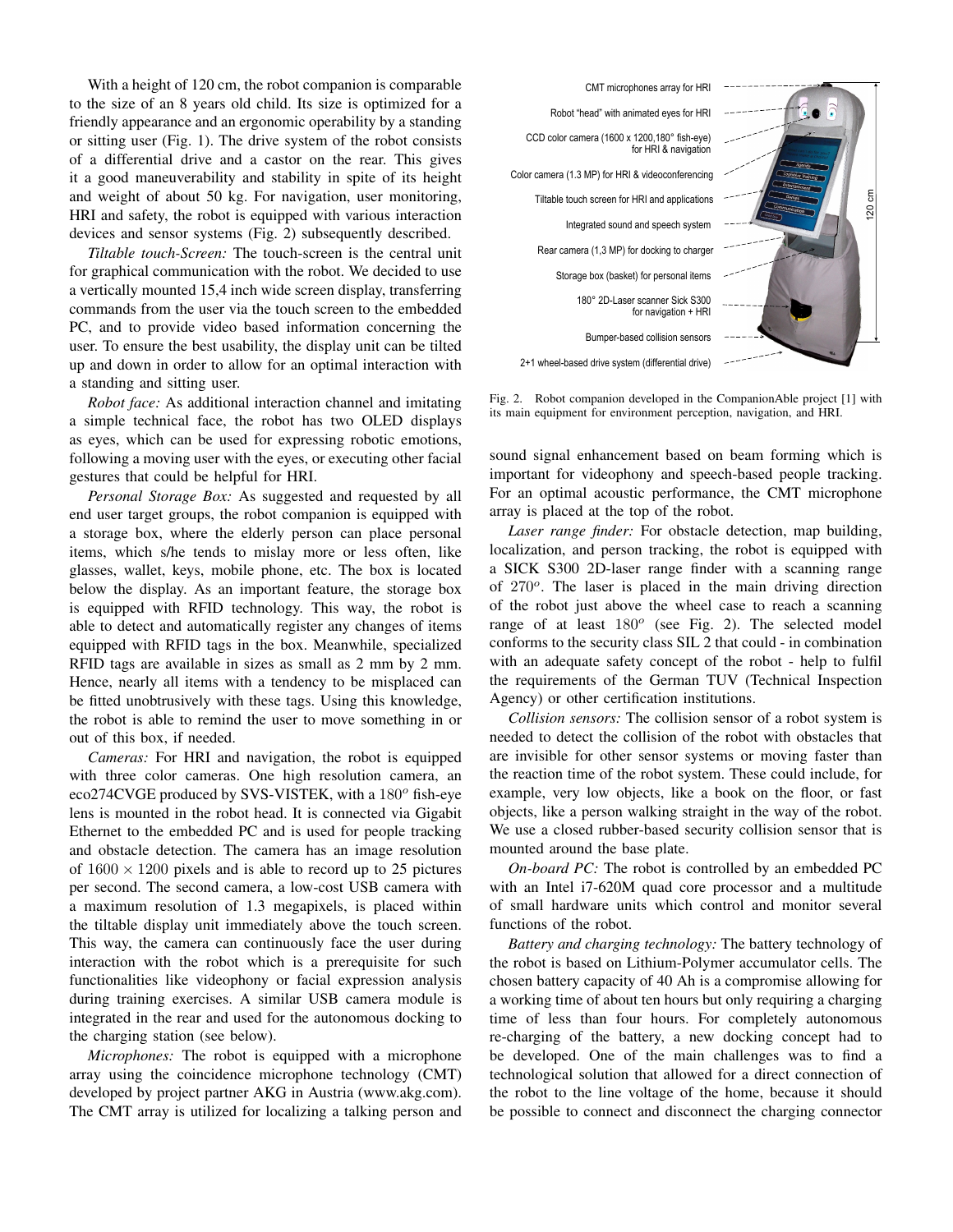by the robot platform itself without expansive manipulators or actuators. Inspired by the connector concept known from water boilers used in millions of households, a first version of a safe charging connector has been developed. For test purposes, we have integrated this kind of socket on the robot and designed a spring loaded plug for the wall. Above the socket there is a small camera to detect synthetic markers that are used for the autonomous docking to the socket. In functional testings of this technology, we achieved a very good and robustly repeatable docking behavior which is an important prerequisite for autonomous re-charging and therewith the long-term applicability of the robot companion.

# IV. ROBOT CONTROL ARCHITECTURE

To guarantee the main requirements to a modern robot control architecture, like modularity, extensibility, efficiency, customizability, reusability, and rapid application development, in continuation of our approach presented in [9] we have separated the robot-specific methods and skills from the application itself resulting in a flexible layered system architecture (Fig. 3). In this architecture, the bottommost layer, the *Hardware Layer*, encloses the robot hardware (sensors and actuators), the operating system, and the low-level interfaces to the hardware. The low-level sensor information is processed in the next higher level, the *Skill Layer*, which provides a set of necessary, robotic-specific basic skills that are executed in the Hardware Layer. These skills are only weakly coupled and do not need any coordination due to non-conflicting hardware resources. The *Skill Layer* covers the whole spectrum of navigation skills including map building and localization. Furthermore, specific perception skills, like person detection and tracking as well as face analysis, are implemented in that layer. Speech synthesis and the GUI are also placed in this layer and provide their services to the higher application levels.

Above the independent skills there are diverse modules representing the application control which make use of the basic features provided by the skills. The simplest controllers using the navigation and people detection skills are the *Navigation Behaviors*. These are exclusive units each representing an individual control loop for accomplishing the different taskoriented navigation behaviors of the robot. Here, for example, a "Search user" behavior is realized that uses the history of person detections and a set of navigation points, which are checked one after the other in order to cover the whole apartment, while searching for the user using the "Person detection and tracking" and "Navigation" skills. Other behaviors are "Approach user" and "Follow user" which are necessary for direct interaction as well as passive user observation, which is active most of the time when no direct interaction takes place. If this navigation behavior is active, the robot looks for an unobtrusive position, from where it has a direct view to the user in order to recognize critical situations, like fall events.

The exclusive navigation behaviors as well as the input and output skills are utilized by the modules of the *Control layer*, which form the "Dialog Manager" and the "Global flow control". The "Dialog Manager" consisting of an input



Fig. 3. Main components of the robot's layered system architecture.

interpreter, a frame manager, and an output generation module is responsible for organizing the direct interaction with the user. Here, the infrastructure for multi-modal input fusion, coordination of the dialog progress, and generation of multimodal outputs using speech, display, and facial expressions is provided. The "Dialog Manager" follows a frame-based approach, where the content of the dialog is defined in a set of scripts residing in the highest layer, the *Task Layer* where the content of the application is defined.

Since the "Dialog Manager" is more a reactive subsystem handling interaction with human once the dialog has been initiated, the proactive part consists of a "Task Scheduler" and a "Resource Manager", which are responsible for coordination of the partially competing task controllers implemented in the *Task layer*. These controllers are realizing different primitive control loops, as e.g. adjusting the display to the user position or coordinating the charging of the robot, which incorporates a docking to the charging station as well as an undocking if any other task needs to drive around. Also hierarchical dependencies among these tasks can occur.

By means of this decomposition, we could avoid instantiating one complex state machine for application control and preserved extensibility and reusability. Coordination among these controllers of the *Task layer* is realized by a set of system resources, which are granted according to a dynamic prioritization by means of the "Resource Manager". This prioritization is also represented in the "Task Scheduler", which is responsible for the activation of event- and time-triggered tasks, like reminding to take medication, giving advice in daily activities, or offering the cognitive training exercises. All these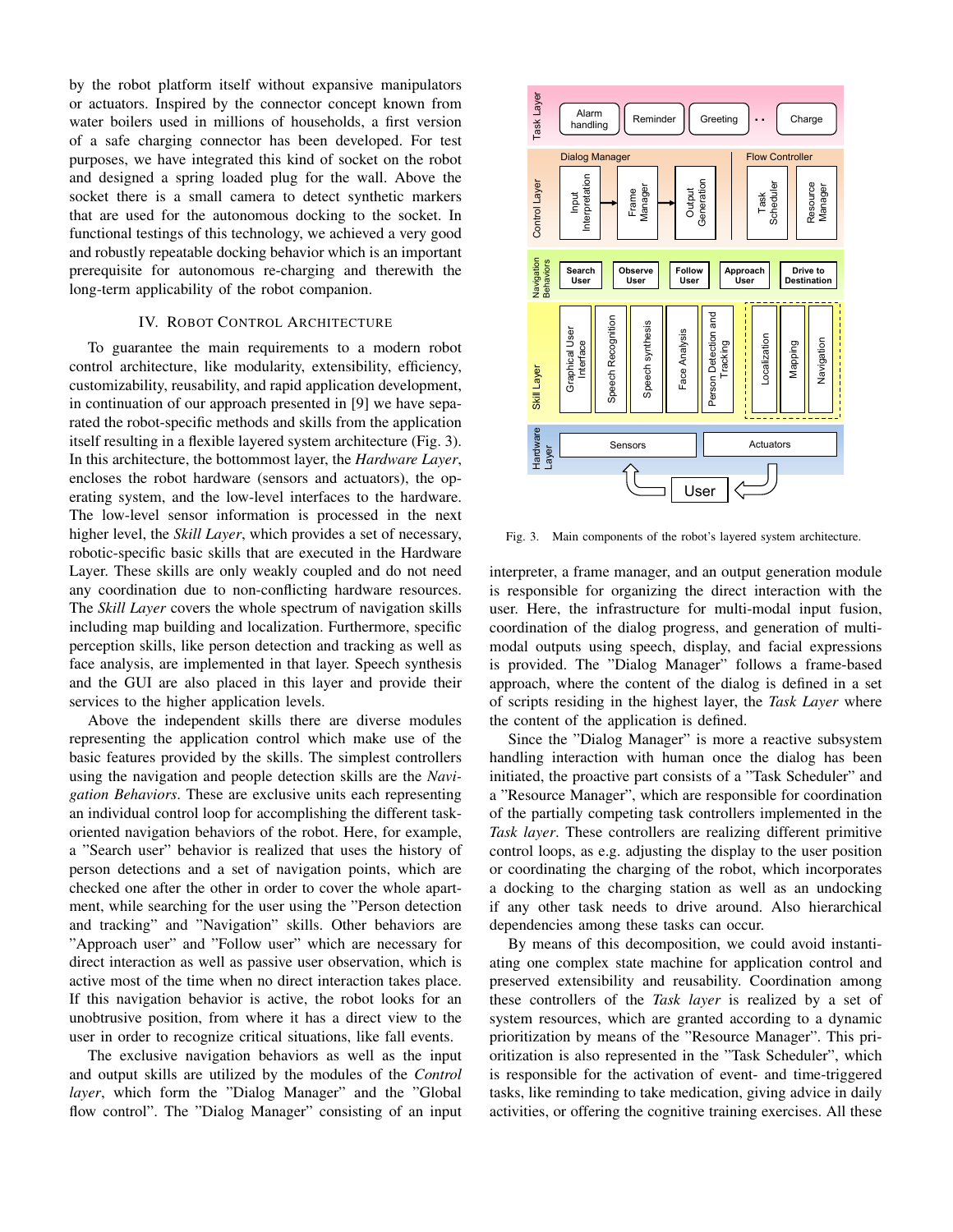tasks have a priority value allowing for a coordination with the user's current activity, in order to be situation-adaptive and not disturbing.

*Example for activation flow:* For better explaining the internal flow of activation, a typical use case has been selected - the delivery of a reminder (e.g. to take medication), which is defined by a period in time when it has to be delivered, and a priority to prevent an immediate interruption of other ongoing and possibly more important activities. In that case, the robot normally is in the passive observation behavior, and the "Person detection and tracking" skill tries to recognize the user's current activity, which is written to a user state model. The "Task Scheduler" now waits for an adequate moment in time when the user has finished the current activity and is available for a reminder dialog. In this case, the "Task Scheduler" will indicate the need for interaction to a controller in the *Task layer*, which will request the drive resource in order to activate the "Approach user" behavior. Hence, the other controllers have to reach a safe state and have to release the drive resource first. Once the "Approach user" behavior has been activated, the "Navigation" skills are utilized for driving to the position determined by the "Person Detection" skill. In case of a user found in interaction distance to the robot, the "Task Scheduler" finally will execute the task and trigger the respective frame in the "Dialog Manager". This reminder frame will use the "Dialog output" generation in order to express the message verbally as well as on the screen. A possible answer given by the user will be recognized by the "Speech recognition" skill or the touch display. Also a head nodding is possible and will be interpreted by the input interpretation module as a confirmation that the message has been understood by the user. In case of a missing confirmation or a request for presenting the reminder later, the frame can reschedule the reminder at the task scheduler. If the message has been delivered successfully, the frame will be finished and the dialog will be finalized. Leg That is entered to be situation adoptive and not a state-of-the-art methods for the compile for arrivanoine point in Equation Equation in the distance of the remaining the original in the distance of a combine of arch

# V. TECHNOLOGIES FOR USER-CENTERED NAVIGATION

# *A. The Person Detection and Tracking Skill*

The robot companion offers several service functionalities and behaviors (see Fig. 3, top layer) that require knowledge about the care recipient's (CR) current position in the apartment. For example, the robot has to seek for the CR if a reminder has to be delivered or a video call comes in. In that case, the robot should also be aware if the CR is not at home. Another behavior is "Following" and "Approaching" the user if interaction is desired (see Fig. 3, middle layer). A prerequisite to these behaviors is the robust detection and tracking of the user in the apartment. Also a non-intrusive observation of the CR to provide services that require interaction or to react on critical situations needs knowledge about the current position of the CR.

In contrast to other interaction applications in public environments, people in home environments often do not face the robot in an up-right pose but sit on chairs or lie on sofas.



Fig. 4. Overview of our person detection and tracking system. Different observation modules are utilized in the tracking framework, while detection results of smart home sensors can be integrated optionally if available in the respective apartment.

up-right pose people detection with a module to detect users independently of their pose at places, where they usually rest. The key idea of this module is to learn color-based models of the user's appearance and the appearance of predefined resting places beforehand. In the detection phase, the current visual impression is compared to both of these models to decide if the learned user is present. Given a user searching task, the robot system is optionally supported by infrared motion sensors of the smart home system. These sensors detect motion in the apartment and can be used as a hint where to search first.

*1) User Detection and Tracking:* Our approach comprises a multi-modal, multi-cue tracking framework based on Kalman Filter techniques presented in [10]. The key idea of our new approach is a set of independent 3D position hypotheses of persons, which are modeled by Gaussian probability distributions. Adding their movement velocity results in a 6D-state space  $S = (x, y, z, v_x, v_y, v_z)$  for each hypothesis. This increases the prediction quality enormously and enables the system to distinguish hypotheses if their position coincides. New position observations provided by the detection modules are associated with the closest hypothesis in the system. If a distance threshold is exceeded, a new hypothesis is introduced. Once the system knows the associated source for that observation, the position of that hypothesis is updated using the Kalman Filter updating.

The tracking framework (Fig. 4) merges the output of different detection modules. We apply laser-based leg detection and multiple visual detection modules – namely faces, motion in the image, and two HOG person detectors [11]. Each of these detection modules produces Gaussian position hypotheses if it is activated by its specific input. We use the head of a potential user as the reference for alignment. The differing detection quality of the different detection modules is taken into account by selectively presetting the covariances of the 6D Gaussian distribution, i.e. for the laser-based detection with low variances in distance and direction but a high variance in the height, while a visual detection gets a high initial variance in the distance estimation.

*a) Laser-based detection:* The laser-based leg detection applies boosted classifiers to detect human legs in laser scans [12]. By applying the well-known AdaBoost algorithm, the system selects a set of weak classifiers, each of them working on a predefined feature, to distinguish leg from non-leg examples in a training phase. In the recognition phase, a weighted sum of the best weak learners' votes classifies new examples. By searching for paired legs, the system produces hypotheses of the user.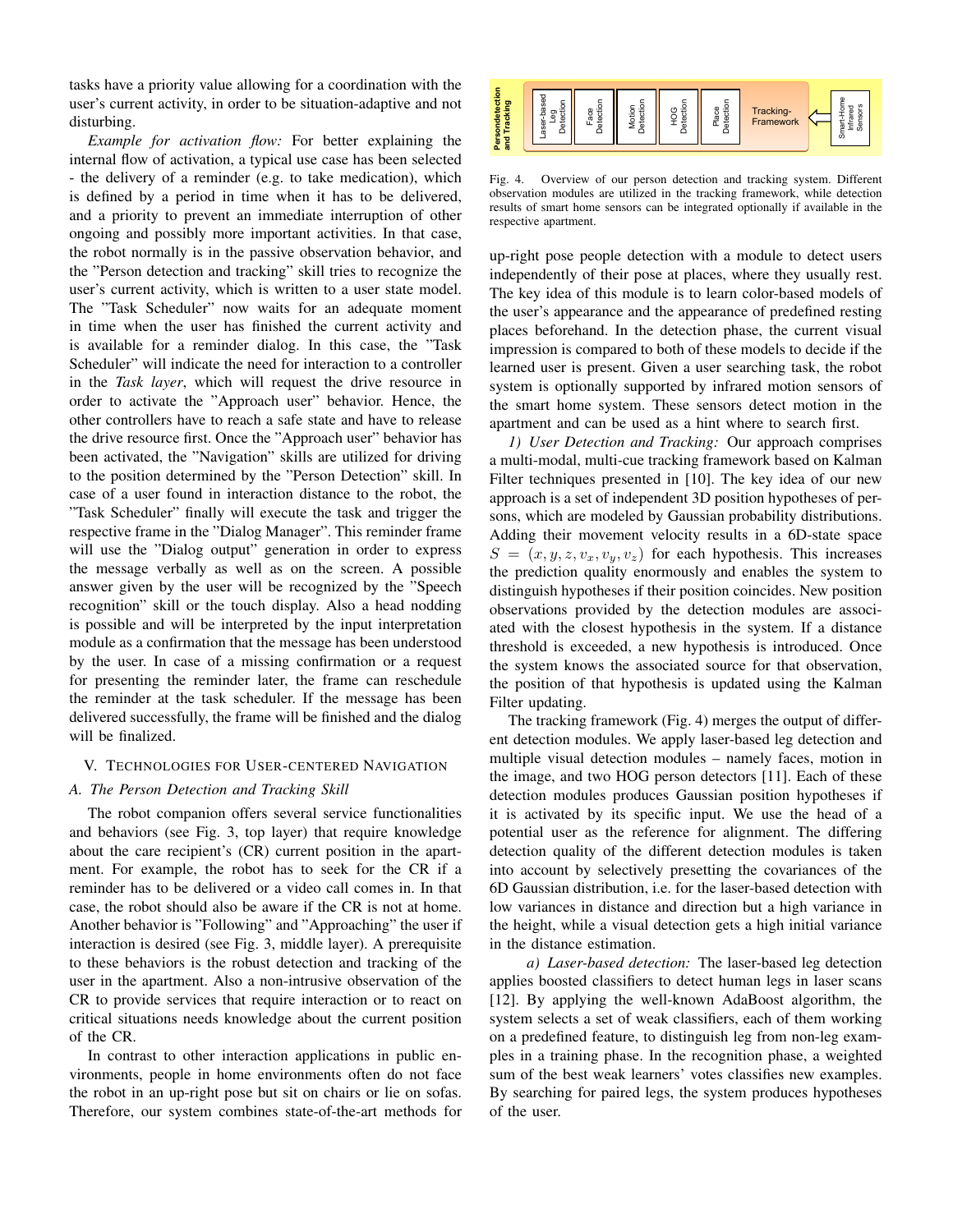

Fig. 5. User position likelihood map of the apartment used for tests: triangles indicate positions of motion sensors. Red color codes the time elapsed since the respective movement sensor was activated for the last time (the brighter the more recent).

*b) Visual detection:* The motion detection cue is only activated when the robot is standing still. Then we apply a fast and simple image difference approach. A noise and complexity reduction is achieved by working only on sums of image columns [10]. For face detection, we utilize the well-known face detector of Viola & Jones [13], while for non-face based person detection a modified version of Dalal's Histograms of Oriented Gradients (HOG) [11] is used. To cope with partial occlusion of the body, we are currently developing a combination of a part-based version of the HOG detector [14] and an upper body detector for frontal-view sitting people [15].

*c) Detection at common resting places:* The system described so far is able to detect and track people standing or moving in the local surroundings of the robot. To robustly detect sitting or even lying persons, a pre-training based approach is applied. The key idea of this approach is to learn the visual appearance of predefined places, where the user usually rests. We restrict the view-points of these places to those predefined observation positions, which are also used for the *Search user* and *Observe user* behaviors. For each place, a multi-modal color histogram is learned, given different times of the day and illumination conditions. An important condition is that the user is not occupying these places during the learning phase. Furthermore, we learn a multi-modal color model of the user when the tracker is very certain about the user's position and the robot is standing still. For this purpose, background subtraction [16] and GrabCut [17] are applied to segment the user from the background. Using this knowledge, the robot can search for the user at different places by comparing the current color model of the place with the learned model of the empty place and the model of the user. This comparison is done by a pre-trained linear Support Vector Machine (SVM) which receives the similarities to the user and place models as input. To be still more robust against illumination changes, a complementary HOG model is learned for each place which classifies empty places by another linear SVM.

*2) Integration of Smart Home Sensors:* Every time the robot needs to find the CR in the apartment, a proper search strategy has to be activated in the "Search User" behavior. Then the robot checks each of the aforementioned observation positions one by one for the user's presence. By incorporating



Fig. 6. More detailed view of the navigation skill (navigator) and its embedding into the overall system architecture shown in Fig. 3.

the detection capabilities of IR motion sensors installed in the smart home environment, a more sophisticated search strategy can be applied. Each of the installed motion sensors can detect a moving person in a  $90^{\circ}$  area within a maximum range of about 4 meters. The achievable spatial accuracy of the sensors is not sufficient for fine user detection suitable for interaction, but more than enough to decide where to search first. The user position likelihood map shown in Fig. 5 is built up by the robot using the history of activations of the IR motion sensors. In the given example, the CR was sitting on the couch in the living room, before s/he moved through the dining room to the kitchen, where s/he is resting now. On a given "Search User" task, the robot now can start its search with the place with the highest (most recent) activation (the kitchen), before it begins to check the other places with weaker activations (dining room, living room).

#### *B. The Navigation Skill*

The process of navigating in a home environment is not simply to move from point A to point B. It involves the aforementioned behaviors (see Fig. 3, middle, and Fig. 6, top) that have to be consistently integrated, as searching for the CR, observing and following the CR, driving to certain places within the home, interacting with the CR (e.g. let her put and retrieve items from the robot's storage box or ad items to the agenda), autonomous docking to the recharging station, or being remotely controlled from outside.

The core components for navigation are located within the "Skill layer" of the system architecture (see Fig. 3). They consist of mapping and localization algorithms and the navigator itself. Fig. 6 shows a more detailed view of these components within the system architecture. To represent the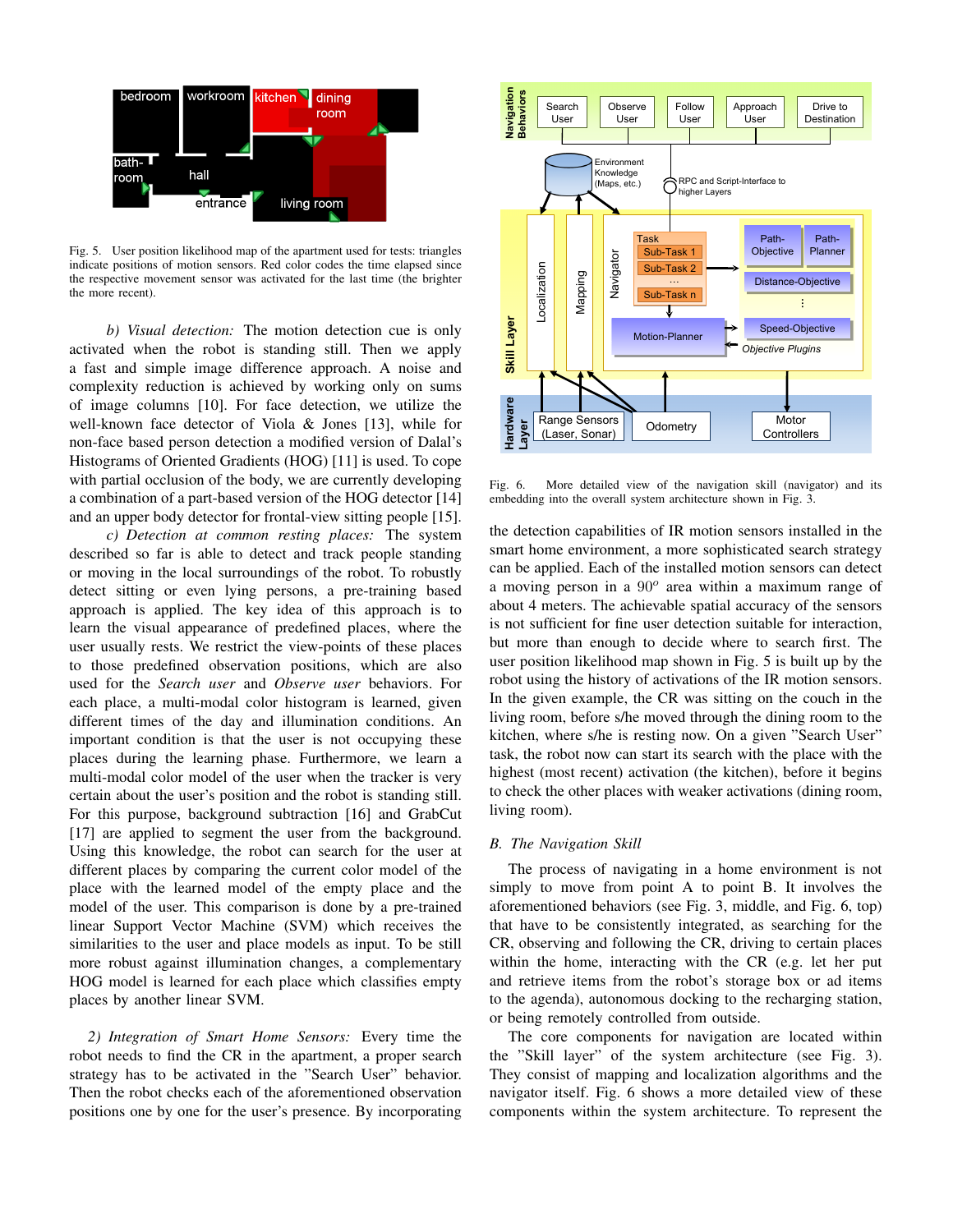local surroundings of the robot, we use occupancy maps built using the laser scanner as well as a visual approach for monocular scene reconstruction [19]. The created maps are used by a localization approach to estimate the robot location in the global coordinate frame by using a local map of recent observations and the knowledge of the global map. Similar to the overall robotic architecture, we also use a modular software design for the navigator with several internal components as shown in Fig. 6. The core component of the navigator receives the current navigational task from overlying layers like "Navigation Behaviors" or the "Application Layer" via RPC (Remote Procedure Calls) or using a built-in scripting language. Both enable the control of the navigator from distributed applications.

After a task is received by the navigator, it is decomposed into distinct motion and velocity commands of the robot's wheels in order to process the desired task. For task processing, the motion planner and the objectives play a major role here. We decompose all navigational tasks and behaviors into objectives. Each objective is a separate software module specialized for certain tasks, like following a path or a person, driving at a certain speed or direction, etc. The objectives are realized as separate software plug-ins (see Fig. 7). This allows us to add new objectives easily, when new tasks and behaviors become necessary without changing existing parts of the navigator. The output of the objectives is then used by the motion planner to generate motion commands that are then sent to the robot's motor controllers. At the moment, we use the Dynamic Window Approach (DWA) [18] as motion planner. However, due to the modular concept arbitrary motion planning algorithms could be applied that operate in the robot's velocity space and that compute a cost- or fit-value based on the objectives. Some objectives require additional information from other navigational modules, such as localization and mapping algorithms or modules for user interaction, like person trackers. Therefore, the objectives can access this information directly from these modules.

*Tasks and Objectives:* Based on this modular concept of objectives, we designed a suitable interface for the navigator that allows us to specify complex tasks. In order to develop a highly generic navigator, we introduce a task-based system which allows us to define jobs consisting of a list of several sub-tasks and their corresponding parameters. To meet the requirements of different applications, we have defined several sub-tasks that can be combined to create complex tasks, as for example the PositionTask (drive to a specified target position), the OrientationTask (adjust the orientation at the goal point), the LocalTargetTask (drive to a specified local target without using a global path planner), or the PreferredDirectionTask (drive in a preferred direction) (Fig. 7).

To fulfil the job, the navigator must process all sub-tasks in parallel by following the specified rules and options. Whenever a new complex task is set, the navigator asks each of its objectives if it is able to contribute to a sub-task, otherwise the objective is disabled to save resources. Additionally, the objectives can be enabled or disabled by *Navigation Behaviors*

| <b>Objectives</b>   | <b>Supported Subtasks</b>     | <b>Description</b>                                                                                                                                               |
|---------------------|-------------------------------|------------------------------------------------------------------------------------------------------------------------------------------------------------------|
| <b>Distance</b>     | enabled on demand             | avoids collisions by calculating the distance between<br>robot and obstacles on the predicted trajectory                                                         |
| Path                | <b>PositionTask</b>           | plans paths to a target pose; tries to follow the<br>planned navigation function                                                                                 |
| Heading             | <b>OrientationTask</b>        | tries to achieve the specified orientation and<br>alignment at the target position                                                                               |
| <b>ASTRoNAuT</b>    | LocalTargetTask               | positions the robot very accurately at short-range w/o<br>planning a global path, e.g. for docking at charger                                                    |
| <b>Direction</b>    | <b>PreferredDirectionTask</b> | reinforces movement commands that move the robot<br>into the specified preferred direction                                                                       |
| Mileage             | MileageTask                   | allows driving commands only until the specified<br>distance is reached                                                                                          |
| No-Go               | enabled on demand             | avoids areas, the robot is not allowed to enter<br>(specified using a No-Go map).                                                                                |
| <b>Explore</b>      | enabled on demand             | moves robot in forward direction, prefers driving<br>straight ahead; can be comb. with Distance/Mileage<br>Objectives to achieve collision free exploring behav. |
| <b>PersonFollow</b> | enabled on demand             | follows a person that is detected and tracked by a<br>person tracker; is enabled in the robot's Person<br>Follow and Observation Behavior                        |

Fig. 7. Subset of the already implemented navigator objectives

from the application depending on the robot's current active *Navigation Behavior*. Afterwards, the enabled objectives and the motion planner continuously compute motion commands until each sub-task has been achieved, and the complex task is completed. So far, the objectives shown in Fig. 7 have been implemented. This modular system of tasks and objectives allows the addition of new sub-tasks and objectives in the future, when new tasks and behaviors are required, without changing the interface of existing tasks or interfering with existing applications. This is an important advantage of this design since it reduces the effort necessary for software maintenance.

# VI. FUNCTIONALITY TESTING AND USABILITY STUDIES

Functional testings are still being conducted to assess the functionality and the performance of the different subsystems and the robot companion as a whole before usability studies can take place. To that purpose, we defined a number of functional tests with respect to the navigation and HRI functionalities of the robot companion. With respect to the *navigation functionality*, a spectrum of capabilities has already been assessed in functional tests, as for example to build a map of the apartment while the robot is manually driven around, to self-localize within the apartment with an accuracy of 0.2 m or better, to avoid collisions with known and unknown obstacles, to efficiently pass through narrow doors and hallways, and to autonomously drive to and dock to the charging station. Most of these tests have already been completed successfully from qualitative point of view, only the autonomous driving and docking to the charging station is an open issue which needs to be finished until the upcoming long-term user studies. A quantitative analysis of the navigation capabilities regarding localization and positioning errors, velocity profile and smoothness of the movement trajectories, distances to obstacles, etc. is being conducted currently.

For *HRI*, diverse functionalities have been defined as mandatory for the companion. They are also currently being tested and evaluated, as for example to robustly detect and